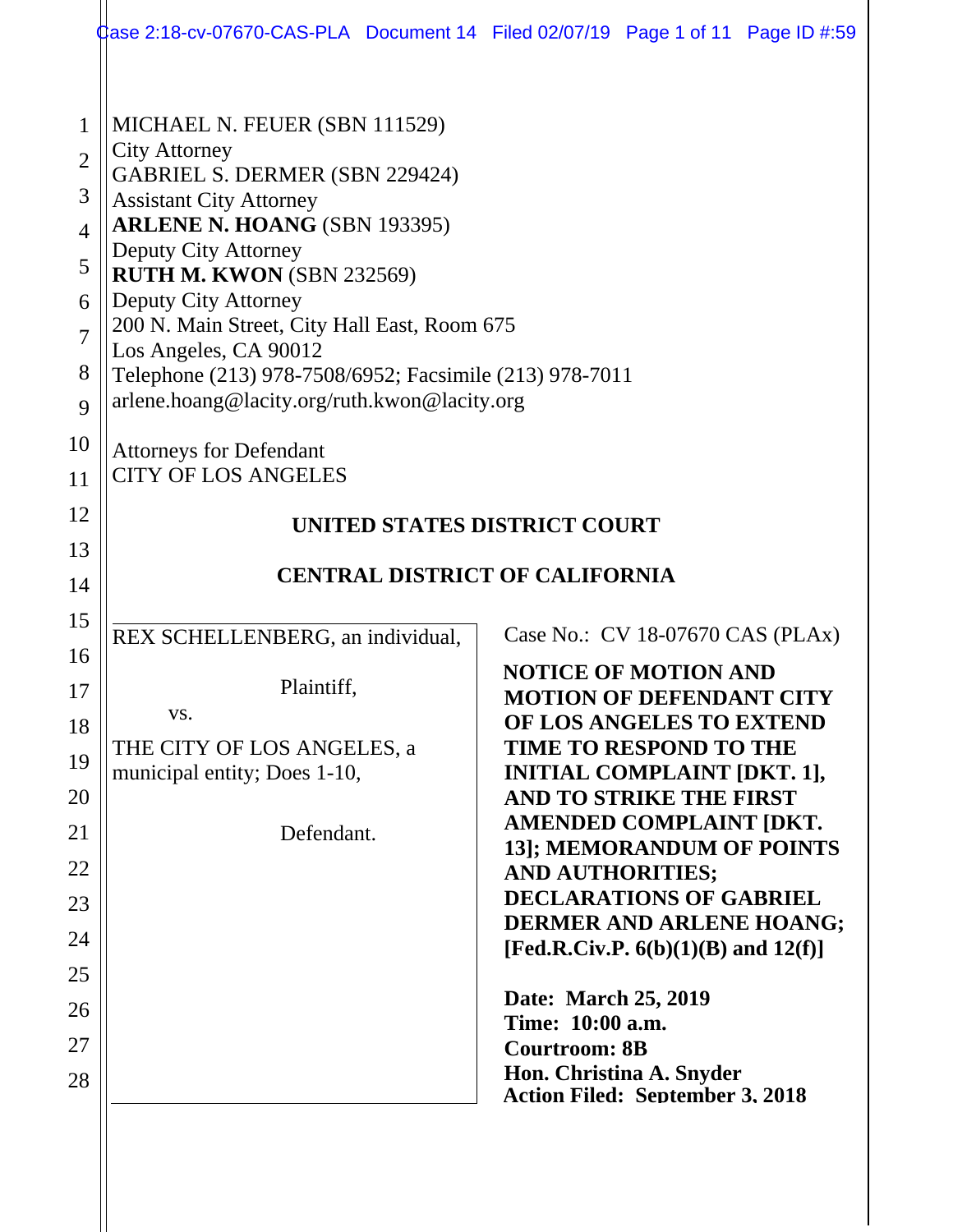# TO THE COURT AND TO ALL PARTIES AND THEIR RESPECTIVE ATTORNEYS OF RECORD, IF ANY:

 PLEASE TAKE NOTICE that on March 25, 2019, at 10:00 a.m., or as soon thereafter as this matter may be heard, before the Honorable Christina A. Snyder, United States District Judge, in Courtroom 8D of the above-entitled Court, located at the United States Courthouse, 350 W. First Street, Los Angeles, California, 90012, Defendant CITY OF LOS ANGELES ("the City" or "Defendant") will and hereby does move for an order (a) extending the time for the City to respond to Plaintiff's Initial Complaint (Dkt. 1) to April 8, 2019, and (b) striking the First Amended Complaint filed by Plaintiff without leave of Court on January 18, 2019 (Dkt. 13).

The City's Motion is brought pursuant to Rules 6(b) and 12(f) of the Federal *Rules of Civil Procedure* ("Fed.R.Civ.P.") and is based upon this Notice, the accompanying Memorandum of Points and Authorities, the accompanying declarations of Gabriel Dermer and Arlene Hoang, upon all the pleadings and papers that are on file in this action, and upon all oral and documentary evidence that may be presented at the time of the hearing on this motion.

This motion is made following the telephonic conference of counsel pursuant to Local Rule 7-3 which took place on January 31, 2019 and via correspondence exchanged January 28, 29, 30, and February 5.

DATED: February 7, 2019 MICHAEL N. FEUER, City Attorney GABRIEL S. DERMER, Assistant City Attorney  **ARLENE N. HOANG, Deputy City Attorney RUTH M. KWON, Deputy City Attorney** 

NOTICE OF MOTION AND MOTION TO EXTEND TIME TO RESPOND TO THE INITIAL COMPLAINT AND STRIKE THE FIRST AMENDED COMPLAINT

1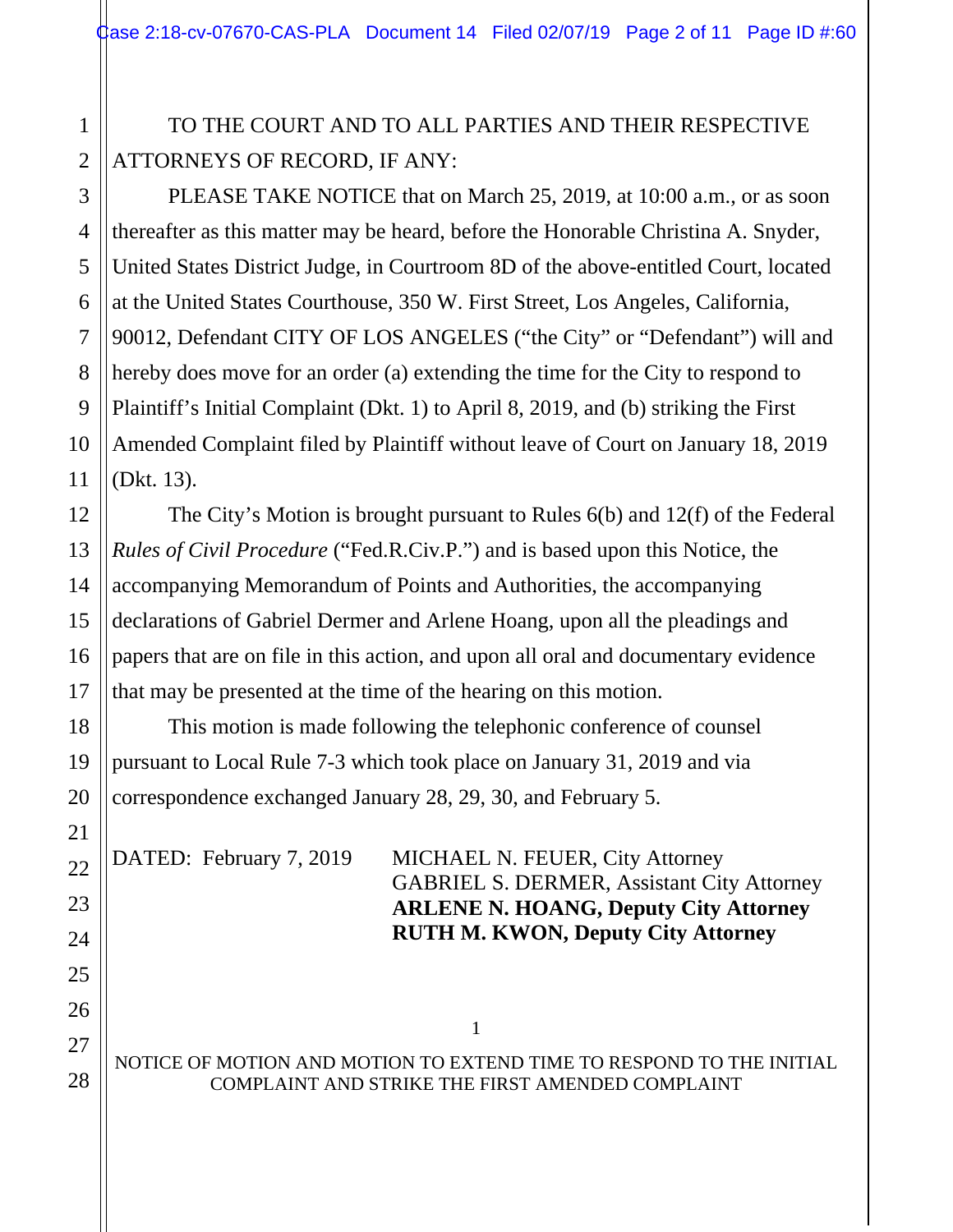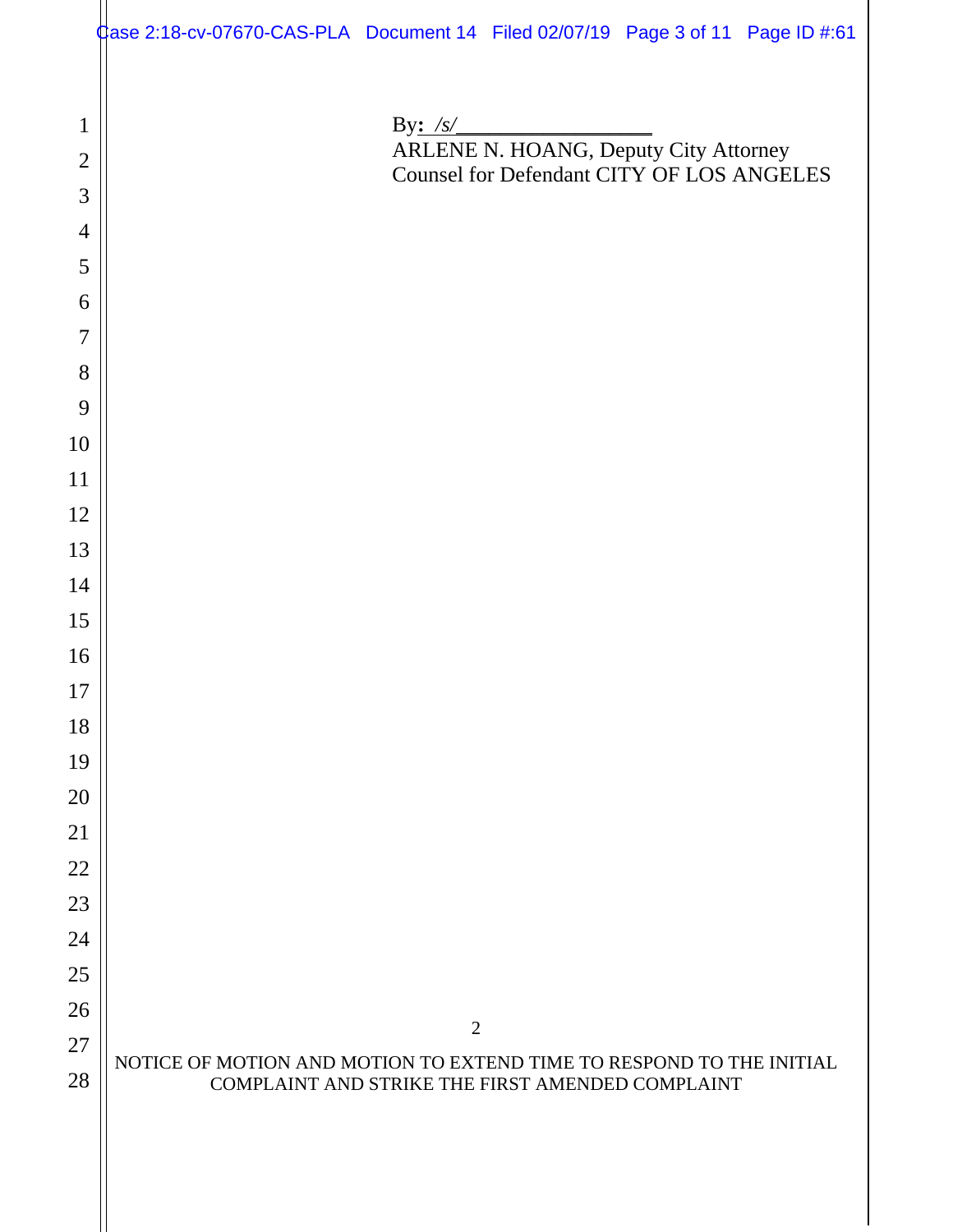# **MEMORANDUM OF POINTS AND AUTHORITIES Summary of Argument**

 Plaintiff Rex Schellenberg ("Plaintiff") is a homeless individual who contends that Defendant City of Los Angeles ("the City") wrongfully seized his personal property in violation of the United States and California Constitutions, California law and the Americans with Disabilities Act. At the time, the City's employees were acting under Section 56.11 of the Los Angeles Municipal Code, the operative version of which became effective on April 11, 2016. *See* LAMC § 56.11 ("Storage of Personal Property.")

The present motion is the result of a procedural quagmire arising from Plaintiff's filing an unauthorized "First Amended Complaint" on January 18, 2019 (Dkt. 13) – four days before Defendant City of Los Angeles ("the City") was to respond to Plaintiff's Initial Complaint pursuant to the parties' Local Rule 8-3 stipulation (Dkt. 12). Although titled "First Amended Complaint," the pleading is a supplemental complaint that requires leave of Court pursuant to Fed.R.Civ.P. 15(d), which Plaintiff did not – and declines to – obtain.

 Plaintiff's failure to request the Court's permission to file his supplemental pleading is significant. While Plaintiff's Initial Complaint (Dkt. 1) was limited to a single incident – contending the City wrongfully seized his personal property on July 14, 2017 – the unauthorized supplemental Complaint (Dkt. 13) adds four additional incidents, three of which purportedly occurred after September 3, 2018, the filing date of Plaintiff's Initial Complaint. And just as improperly, Plaintiff submitted a Government Claim to the City for these four additional incidents while the current lawsuit was pending even though it is settled law in California that the

NOTICE OF MOTION AND MOTION TO EXTEND TIME TO RESPOND TO THE INITIAL COMPLAINT AND STRIKE THE FIRST AMENDED COMPLAINT

3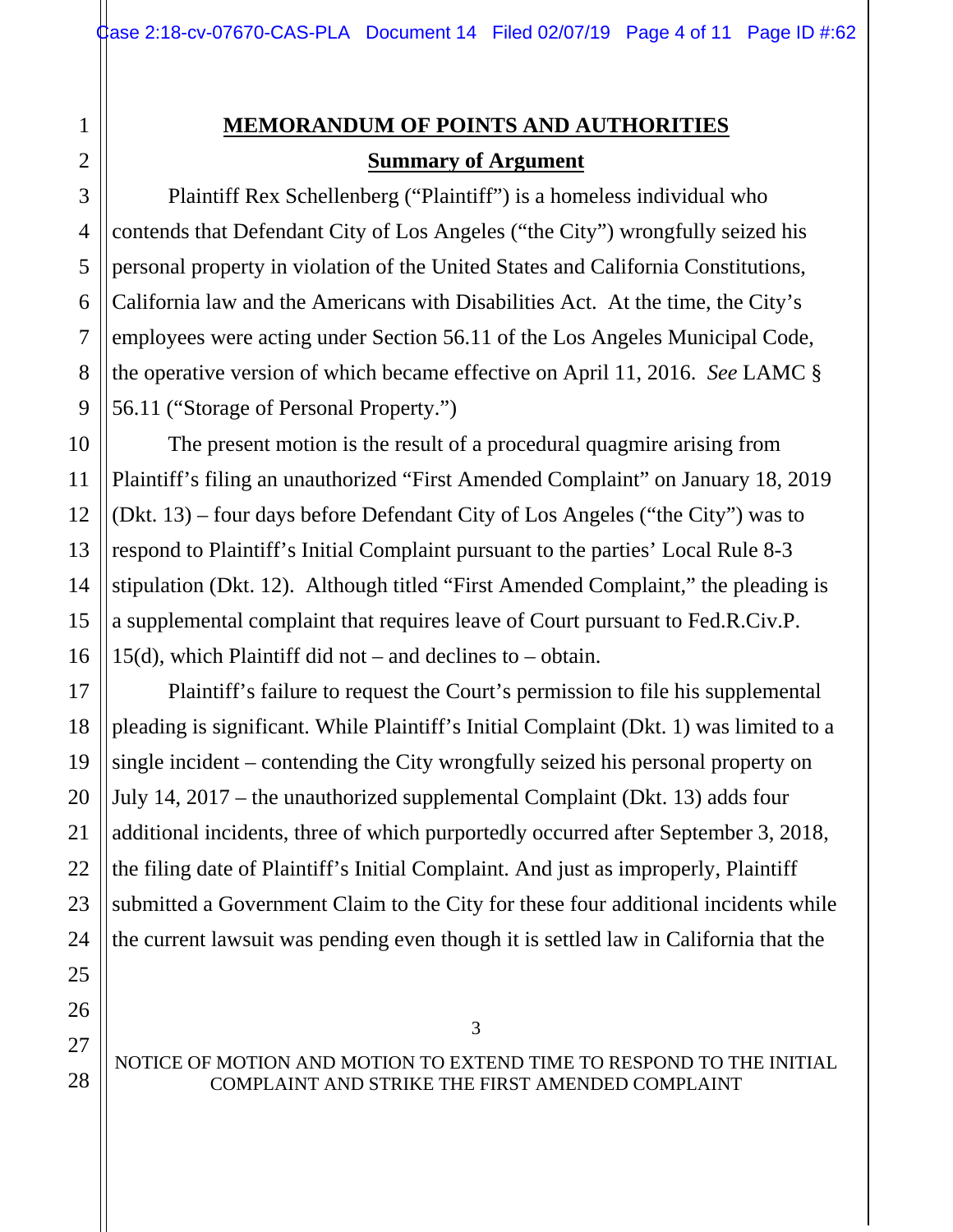1 2 Government Claims Act requires the submission and denial of a government claim as a "condition precedent" to the filing of any lawsuit.

 On January 23, 2019, Deputy City Attorneys Arlene Hoang and Ruth Kwon were assigned to represent the City in this matter, which was the day after the City's deadline to respond to Plaintiff's Initial Complaint lapsed under the parties' L.R. 8-3 stipulation, but after the "First Amended Complaint" had been filed. Despite the City's meet and confer efforts, Plaintiff has declined to seek leave of Court to file a supplemental pleading. Good cause exists for an Order (a) extending the time for the City to respond to Plaintiff's Initial Complaint to April 8, 2019, (14 days after the hearing on this motion is to be heard) and (b) striking the First Amended Complaint improperly filed by Plaintiff on January 18, 2019.<sup>1</sup>

## **Procedural History and Statement of the Facts**

Plaintiff filed his Initial Complaint on September 3, 2018, contending that on July 14, 2017, the City wrongfully seized and destroyed certain of his personal belongings in violation of the United States and California Constitutions, California law, and Americans with Disability Act. (Dkt. 1.) On November 29, 2018, Plaintiff served the City with his Complaint. (Dkt. 11.) Pursuant to the parties' Local Rule 8-3 stipulation, the City's responsive pleading to the Initial Complaint was due January 22, 2019. (Dkt. 12).

On or about November 7, 2018, Plaintiff submitted a Government Claim to the City Clerk alleging that on four occasions in 2018 – July 10, September 6,

## NOTICE OF MOTION AND MOTION TO EXTEND TIME TO RESPOND TO THE INITIAL COMPLAINT AND STRIKE THE FIRST AMENDED COMPLAINT

4

 $\overline{a}$ 

<sup>1</sup> In filing this motion, Defendant recognizes that it is a unique circumstance and that the procedural basis for the motion may not be the appropriate vehicle to obtain the relief sought.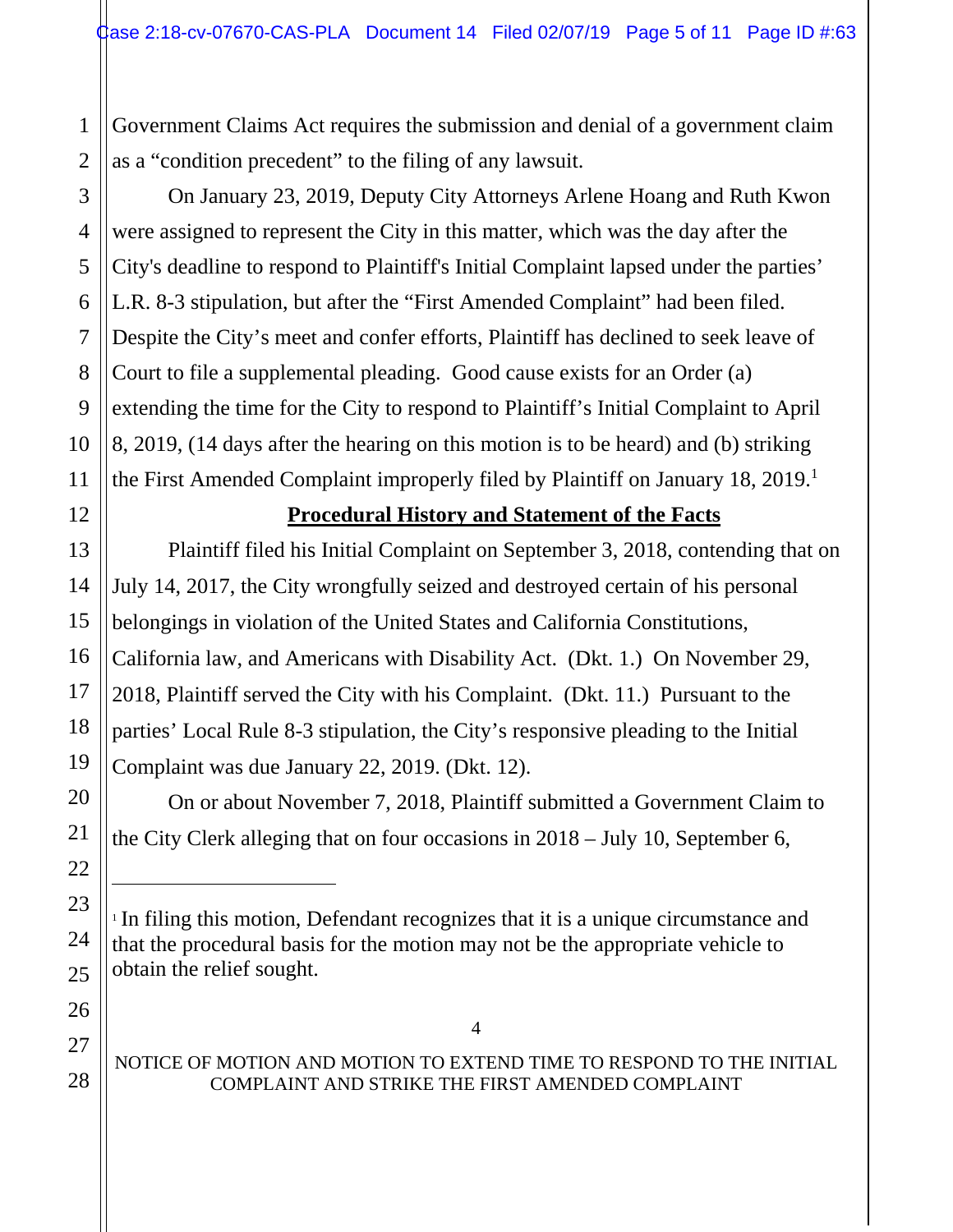September 19 and October 23 – the City purportedly seized Plaintiff's personal property in violation of the federal and state Constitutions and state law. (Dkt. 13,  $\P$ [27-37 & 39.) The government claim was denied by operation of law. Significantly, the government claim was submitted two months after Plaintiff filed the present lawsuit.

By email dated January 15, 2019, Assistant City Attorney Gabriel Dermer requested additional time (from the January 22, 2019 stipulated deadline) to respond to Plaintiff's Initial Complaint from counsel for Plaintiff, Carol Sobel. Declaration of Gabriel Dermer ("Dermer Dec.") ¶¶ 2-3. On that same date, Ms. Sobel responded by email stating in pertinent part "Yes. We are going to file an amended complaint this week, which will start the 20 days running…." Dermer Dec., Ex. 1.

On January 18, 2019, Plaintiff's "First Amended Complaint" was filed ("FAC"). (Dkt. 13). Among other substantive changes, the FAC added four additional incidents in which Plaintiff contends his personal property was seized and destroyed by the City, three of which post-date September 3, 2018, the filing date of Plaintiff's Initial Complaint. According to the FAC, the City allegedly seized Plaintiff's personal property on July 10, 2018 (FAC at ¶¶ 27-29), September 6, 2018 (FAC at ¶¶ 31-33), September 19, 2018 (FAC at ¶ 34) and October 23, 2018. (*Id.*)

On January 23, 2019, Deputy City Attorneys Arlene Hoang and Ruth Kwon were assigned to represent the City in the present action (and one additional case filed by Ms. Sobel, *Rebecca Cooley, et al. v. City of Los Angeles*, United States District Court, Central District of California, Case No. 18-09053.) Declaration of

#### NOTICE OF MOTION AND MOTION TO EXTEND TIME TO RESPOND TO THE INITIAL COMPLAINT AND STRIKE THE FIRST AMENDED COMPLAINT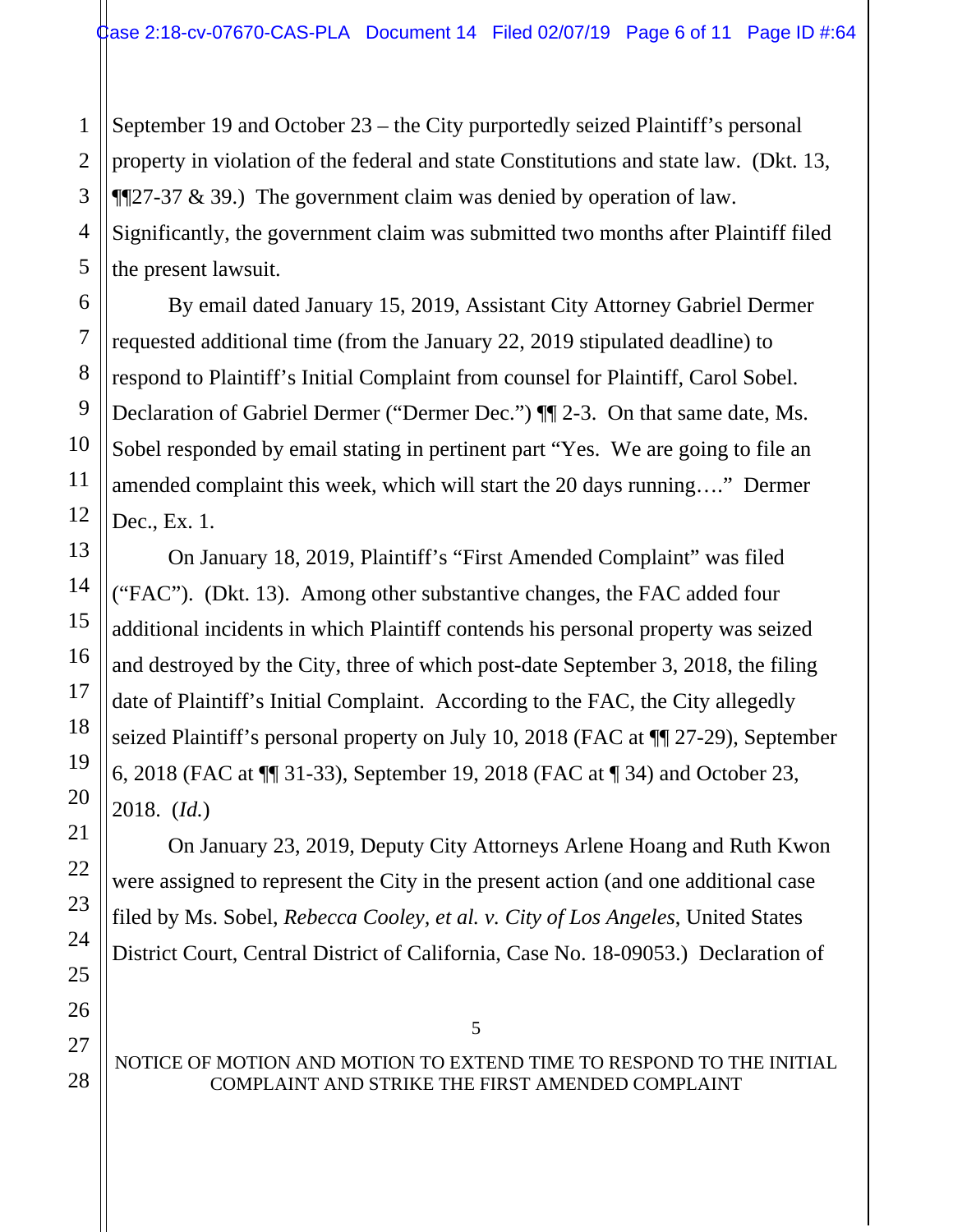1 Arlene N. Hoang ('Hoang Dec.") ¶2. By letter dated January 28, 2019, the City advised counsel for Plaintiff that the FAC was an amended and supplemental pleading that required leave of Court for filing under Fed.R.Civ.P. 15(d). Hoang Dec. ¶3. Through various communications (written and telephonic) thereafter, counsel for the City attempted to informally resolve this matter, but were not able to do so, necessitating the filing of the present motion. Hoang Dec. ¶4.

#### **Argument**

**1. The Court should exercise its discretion to extend the deadline for the City to respond to the Initial Complaint in this matter.** 

Fed.R.Civ.P. 6(b) provides in relevant part:

"(1) When an act may or must be done within a specified time, the court may, for good cause, extend the time:

(A) with or without motion or notice if the court acts, or if a request is made, before the original time or its extension expires; or (B) on motion made after the time has expired if the party failed to act because of excusable neglect."

Under Fed.R.Civ.P. 6(b) the Court has the discretion to enlarge periods of time established by the rules or by a prior court order. *See e.g., Maldonado-Denis v. Castillo-Rodriquez*, 23 F.3d 576, 583 (1st Cir. 1994) (the trial court has complete discretion to grant or deny requests for enlarged time to respond to a motion). The courts are liberal in granting requests for enlargement of time when good cause for such enlargement is apparent. *See e.g*., 1 Moore's Federal Practice, §606[1] et seq. (Matthew Bender, 3rd Ed.) Here, good cause exists to extend the time for the City to file its response to Plaintiff's Initial Complaint.

## NOTICE OF MOTION AND MOTION TO EXTEND TIME TO RESPOND TO THE INITIAL COMPLAINT AND STRIKE THE FIRST AMENDED COMPLAINT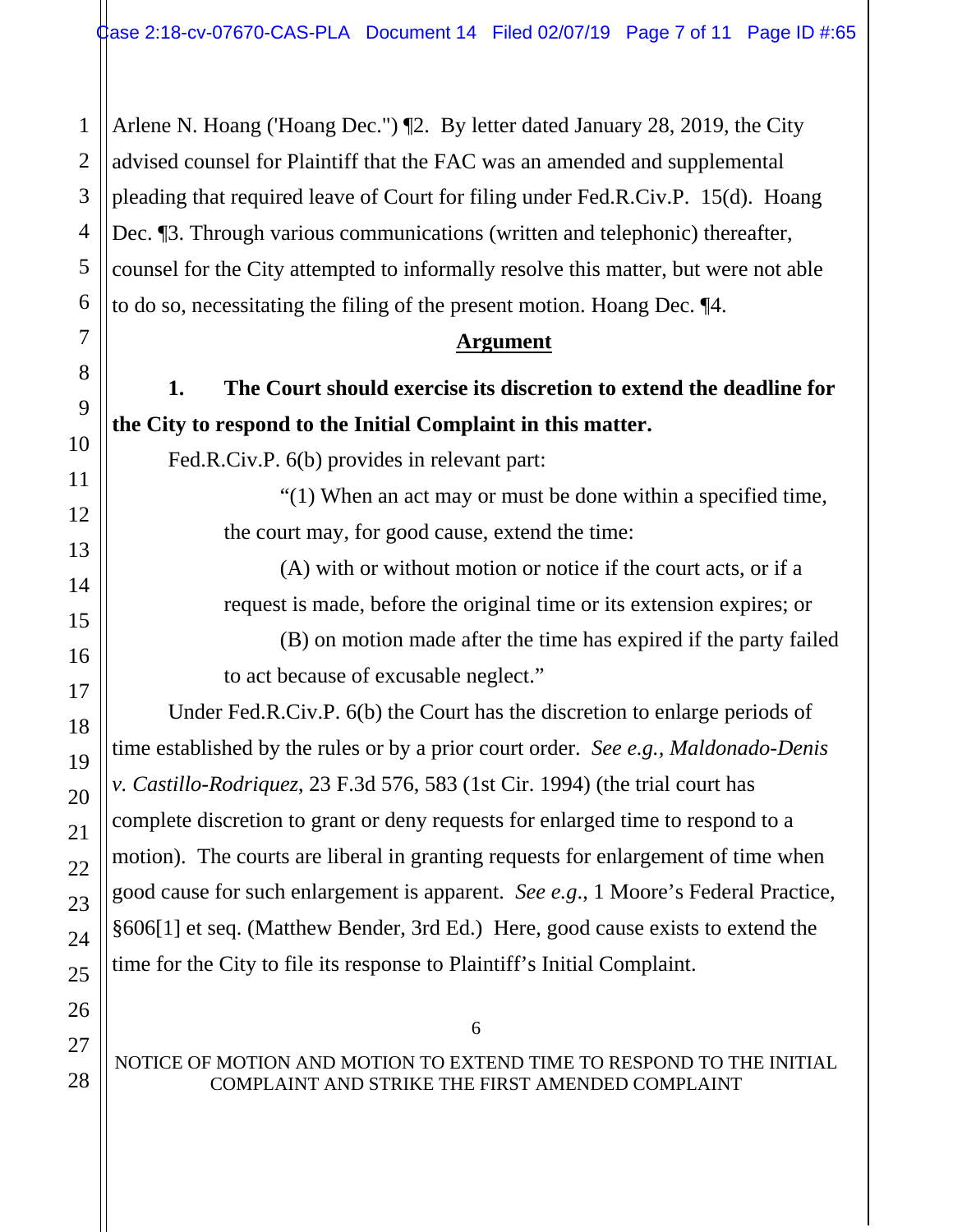As discussed above, and *infra*, the City is in a procedural quagmire as a result of Plaintiff filing an unauthorized pleading mere days before the City's response to the Initial Complaint was due. The City's attempts to resolve the issue (i.e., request that Plaintiff file the appropriate motion for leave to file a supplemental pleading) were unsuccessful. The present counsel for the City were assigned to handle this case after the deadline to file the responsive pleading to the Initial Complaint had passed, and were diligent in their efforts in trying to resolve this issue informally. Given that Plaintiff has declined to seek leave to file a supplemental pleading, the sole, authorized pleading currently on file is the Initial Complaint. Good cause therefore exists to extend the time for the City to respond to the Initial Complaint until April 8, 2019, two weeks after the hearing on this motion is heard.

# **2. The "First Amended Complaint" is an unauthorized supplemental pleading that should be stricken.**

Fed.R.Civ.P. 12(f) states: "The court may strike from a pleading an insufficient defense or any redundant, immaterial, impertinent, or scandalous matter. The court may act: (1) on its own; or (2) on motion made by a party either before responding to the pleading or, if a response is not allowed, within 21 days after being served with the pleading."

Rule 15(d) which governs supplemental pleadings provides in relevant part:

"On motion and reasonable notice, the court may, on just terms, permit a party to serve a supplemental pleading setting out any transaction, occurrence, or event that happened after the date of the pleading to be supplemented. The court may permit supplementation even though the original pleading is defective in

## NOTICE OF MOTION AND MOTION TO EXTEND TIME TO RESPOND TO THE INITIAL COMPLAINT AND STRIKE THE FIRST AMENDED COMPLAINT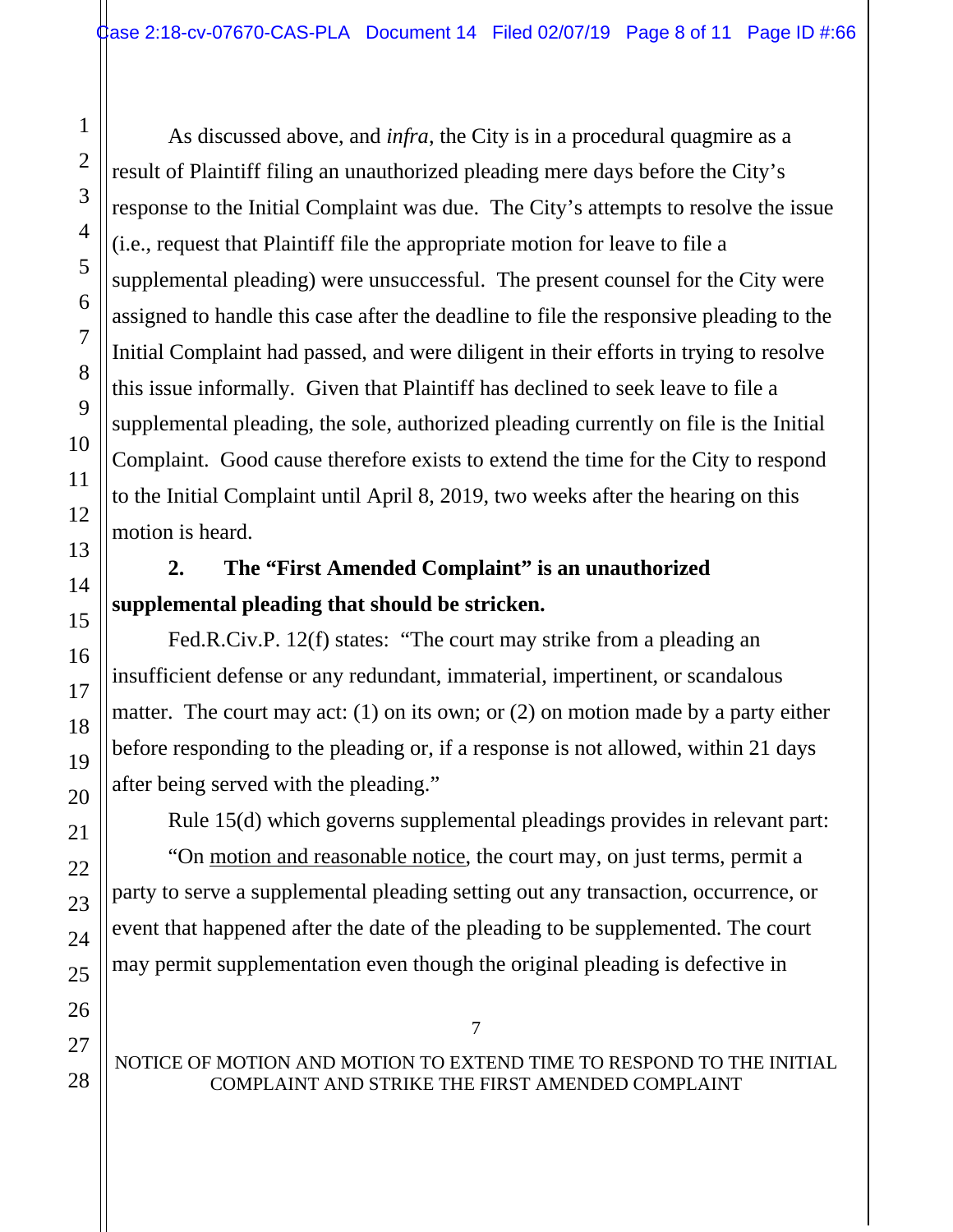stating a claim or defense. The court may order that the opposing party plead to the supplemental pleading within a specified time." (Underlining added.)

It is established that a supplemental pleading is used to allege relevant facts occurring after the original pleading was filed. *Id.; Cabrera v. City of Huntington Park,* 159 F.3d 374, 382 (9th Cir. 1998); *Keith v. Volpe*, 858 F.2d 467, 473-74 (9th Cir. 1988). Conversely, an amended Complaint pursuant to Rule 15(a) typically relates to matters that have taken place prior to the date of the pleading that is being amended. *ConnectU LLC v. Zuckerberg*, 522 F.3d 82, 90 (1st Cir. 2008). Here, Plaintiff's "First Amended Complaint" alleges three purported incidents that post-date September 3, 2018, the initial filing of the Complaint, and is therefore a supplemental pleading that requires leave of Court to be filed. While "[a]n amended complaint sometimes can be filed 'as a matter of course,'… a supplemental complaint cannot." *ConnectU, supra*, 522 F.3d at 90. The title of the pleading is not determinative. *United States ex rel Wulff v. CMA, Inc*., 890 F.2d 1070, 1072 (9th Cir. 1989); *Cabrera, supra*, 159 F.3d at 382. Despite sharing this well-settled law that the supplemental pleading required the Court's permission to be filed, Plaintiff declined to seek leave, requiring that the Amended Complaint be stricken.

# **a**. **The supplemental pleading is prejudicial to the City, expands the case dramatically, and violates the Government Claims Act.**

Requiring leave of Court in this case is necessary and important. Plaintiff's Initial Complaint filed on September 3, 2018, alleges a single event of July 14, 2017. (Dkt. 1). The FAC (Dkt. 13) alleges four additional events – July 10, 2018, September 6, 2018, September 19, 2018, and October 23, 2018 – which expands

#### NOTICE OF MOTION AND MOTION TO EXTEND TIME TO RESPOND TO THE INITIAL COMPLAINT AND STRIKE THE FIRST AMENDED COMPLAINT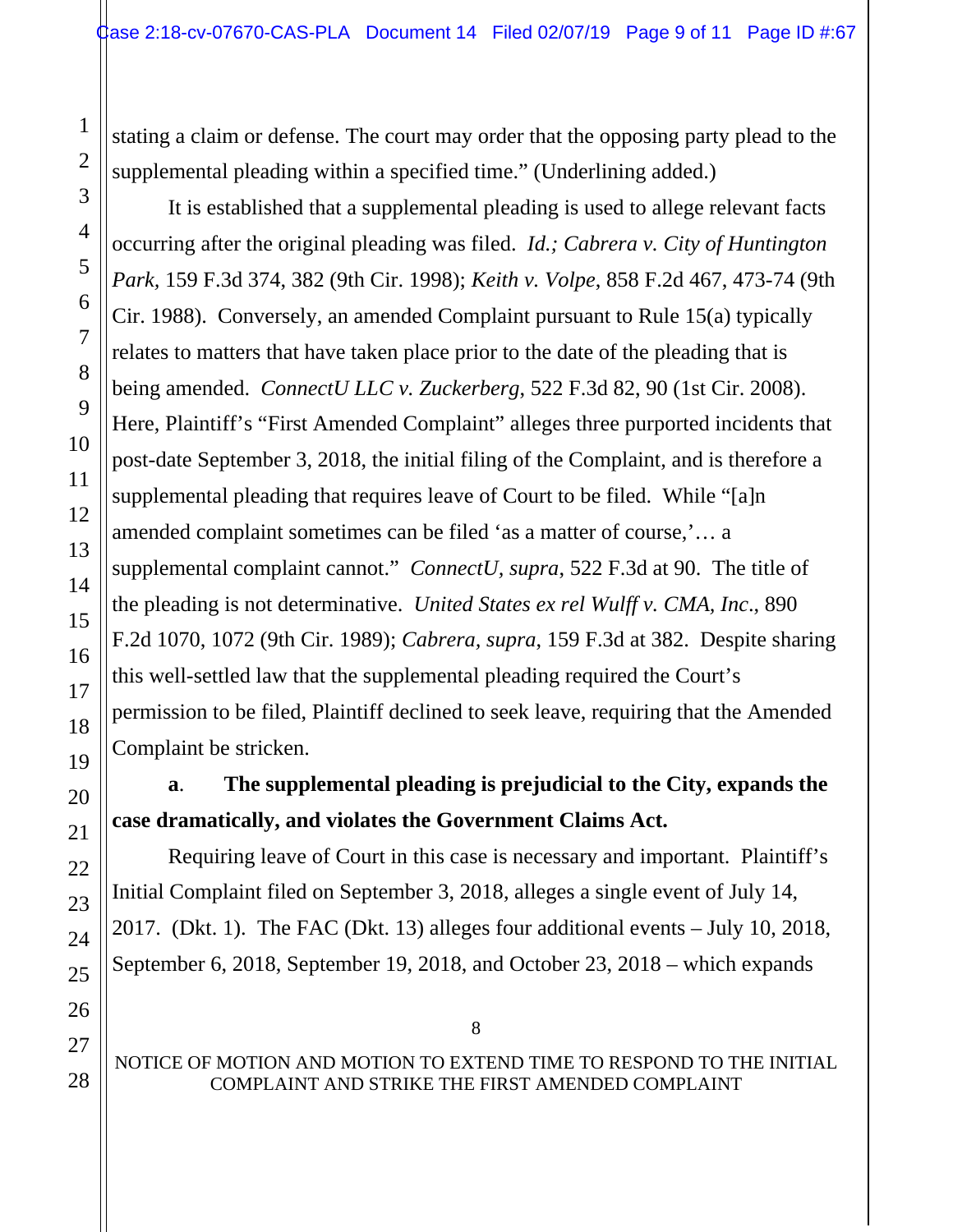the nature of the present lawsuit dramatically both for the Court and to the prejudice of the City, which the Court should be able to weigh to determine if a supplemental pleading is valid and appropriate, and is seemingly the intent behind Rule 15(d).

Furthermore, the supplemental Complaint improperly seeks to circumvent, and violates, the *pre-filing* exhaustion requirements of Government Claims Act. The Government Claims Act requires a plaintiff to present a claim to the local government entity that purportedly caused the plaintiff's harm. Cal. Gov't Code §915(a). This must be done before filing suit. Cal. Gov't Code §945.4. Any claim relating to injury to person or property must comply with this procedure. Cal. Gov't Code §911.2(a). Here, Plaintiff filed suit on September 3, 2018, and submitted his claim to the City Clerk concerning the alleged 2018 incidents on or about November 7, 2018 –while the lawsuit had been pending for more than two months. This action contravenes the claims presentment requirements of the Government Claims Action which requires a prospective litigant to submit a claim to the City and obtain a denial prior to filing a lawsuit on that claim. "The Legislature's intent to require the presentation of claims *before* suit is filed could not be clearer." *City of Stockton v. Superior Court (Civic Partners Stockton),* 42 Cal.4th 730, 746 (2007) (emphasis in original). Plaintiff's failure to comply with this clear requirement, and instead, attempt to "tack on" four additional alleged incidents to the Initial Complaint further support the striking of the FAC.

#### **Conclusion**

Based on the foregoing, Defendant City of Los Angeles respectfully requests that the Court grant its motion in its entirety, and extend the deadline for the City

NOTICE OF MOTION AND MOTION TO EXTEND TIME TO RESPOND TO THE INITIAL COMPLAINT AND STRIKE THE FIRST AMENDED COMPLAINT